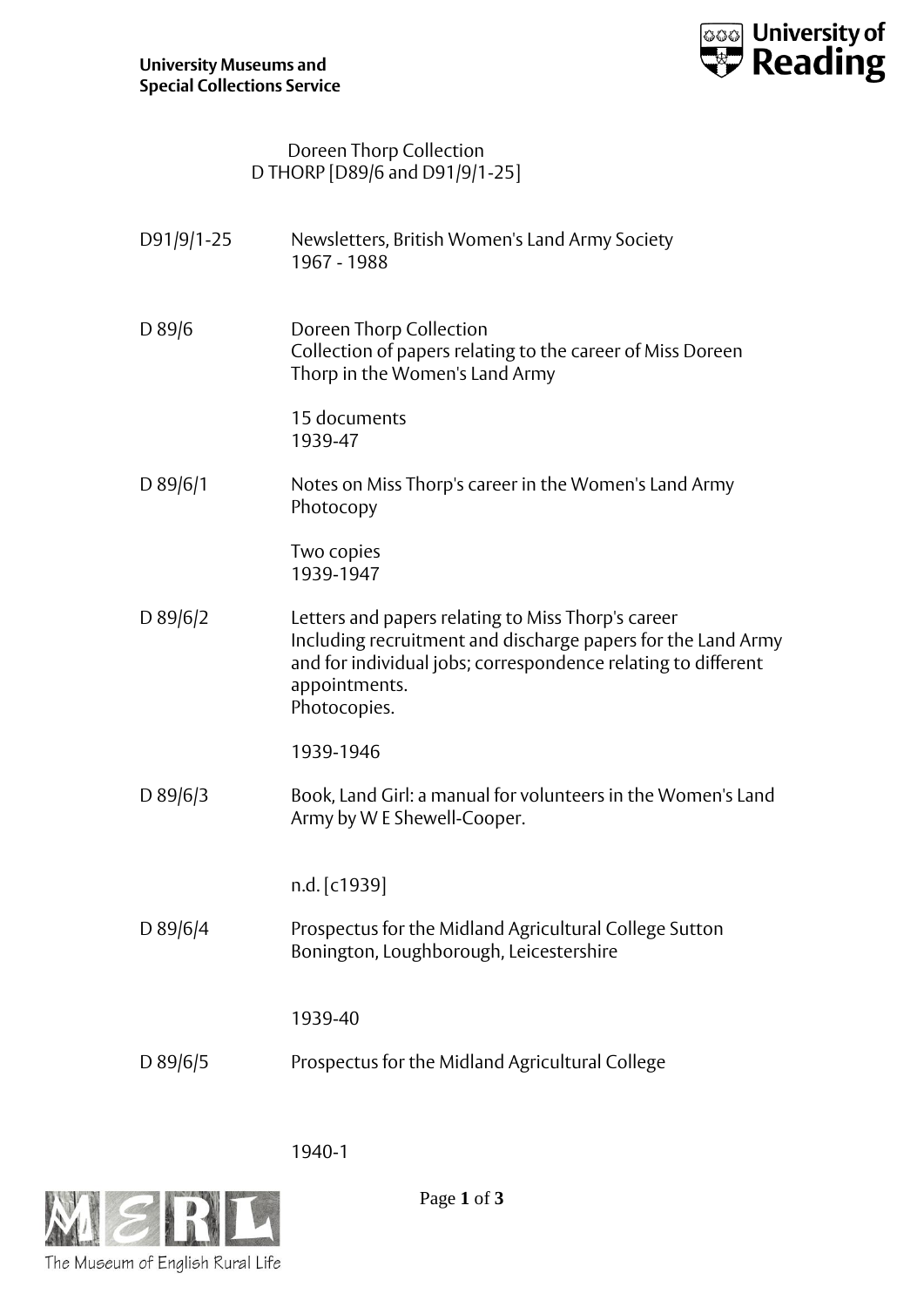

| $D$ 89/6/6    | Book of study notes on livestock<br>From land army training course at Sutton Bonington                                                                                                                      |
|---------------|-------------------------------------------------------------------------------------------------------------------------------------------------------------------------------------------------------------|
|               | 1939                                                                                                                                                                                                        |
| D 89/6/7      | Book of study notes on poultry<br>From land army training course, Sutton Bonington                                                                                                                          |
|               | 1939                                                                                                                                                                                                        |
| D 89/6/8      | Notebook on `Mechanised Agriculture', course at National<br>Institute for Agricultural Engineering<br>Includes operating and setting up instruction for Oliver 102 &<br>103 adjustable tractor gang plough. |
|               | 1942                                                                                                                                                                                                        |
| $D$ 89/6/9    | Study papers and notes for Women's Land Army<br>correspondence course in `Elements of Agriculture'<br>A course provided by the College of Estate Management,<br>Hinchley Wood, Esher, Surrey                |
|               | 1943                                                                                                                                                                                                        |
| $D$ 89/6/10   | Study papers for Women's Land Army course `Farm Book<br>Keeping', from the College of Estate Management.                                                                                                    |
|               | n.d. [1943]                                                                                                                                                                                                 |
| D 89/6/11     | Folder                                                                                                                                                                                                      |
|               |                                                                                                                                                                                                             |
|               | 1941-1947                                                                                                                                                                                                   |
| D $89/6/11/i$ | Women's Land Army Bulletins & Newsletters                                                                                                                                                                   |
|               |                                                                                                                                                                                                             |

1941-7